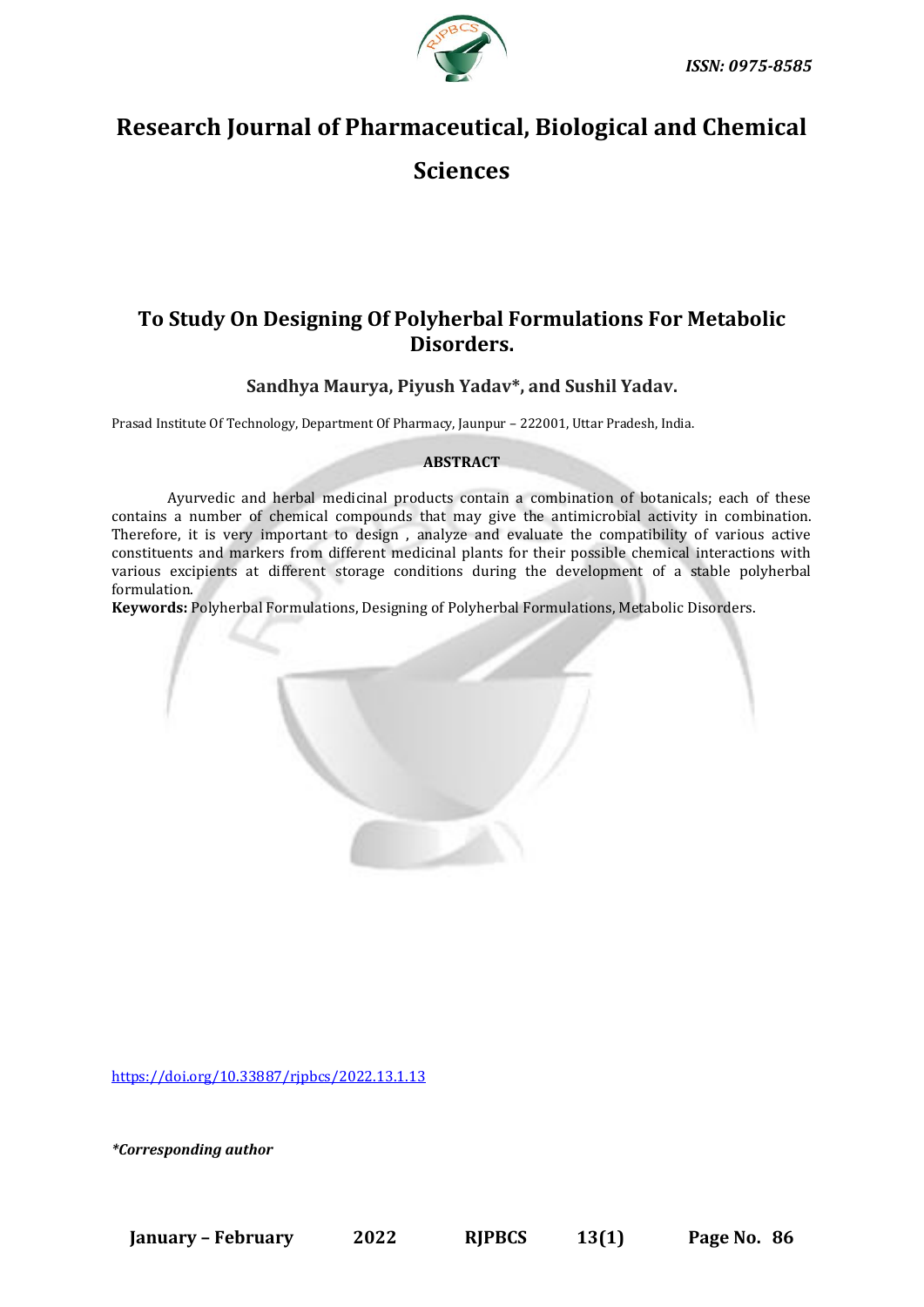

#### **INTRODUCTION**

The increased popularity of plant-based formulations has resulted in a rapidly expanding market for Ayurvedic, nutraceutical, and polyherbal formulations. Unfortunately, the bulk of them have uncontrolled quality. Because of the enormous number of distinct chemical components contained in diverse medicinal plants, developing a stable polyherbal formulation is a difficult undertaking. As a result, regardless of whether ingredients with defined therapeutic action are recognized, the full herbal medication or herbal drug preparation is considered an active drug substance. There is various polyherbal formulation working for metabolic disorders.

**Metabolic disorders:** The sum total of all chemical processes that occur in the body is referred to as metabolism. [1] Genetic illnesses that impair a component of the metabolic system are referred to as inherited metabolic disorders. [2] Despite the fact that specific metabolic illnesses are uncommon, the sheer quantity of them means that every healthcare provider will come across a patient with one.

#### **Disorders are broadly categorised into three groups that define their pathophysiology [1]**

- Disorders that disturb synthesis of complex molecules or catabolism, for example, the lysosomal storage disorders. Symptoms tend to be progressive, irreversible and unrelated to food consumption.
- Disorders that lead to accumulation of toxic metabolites such as phenylketonuria and urea cycle disorders (UCD). Patients can experience varying periods with no symptoms and onset of symptoms can be acute or chronic.
- Disorders involving either the production or use of energy such as mitochondrial disorders.



#### **Flowchart of basic metabolism in human body.**

Symptoms might appear suddenly during the newborn period, later in life, or be persistent and progressive. Many metabolic disease symptoms are generic, but in rare cases, a symptom might be unique to an illness and even diagnostic. For example, lens displacement is an uncommon sign of homocystinuria. [1]. Poor feeding, lethargy, respiratory distress, failure to thrive, and convulsions are common acute symptoms in the newborn era. Routine tests can often show normal, and symptoms can be mistaken for those of other, more prevalent disorders. The appearance of a symptom-free interval that can last anywhere from a few hours to a few weeks is a sign of an underlying metabolic problem.[3].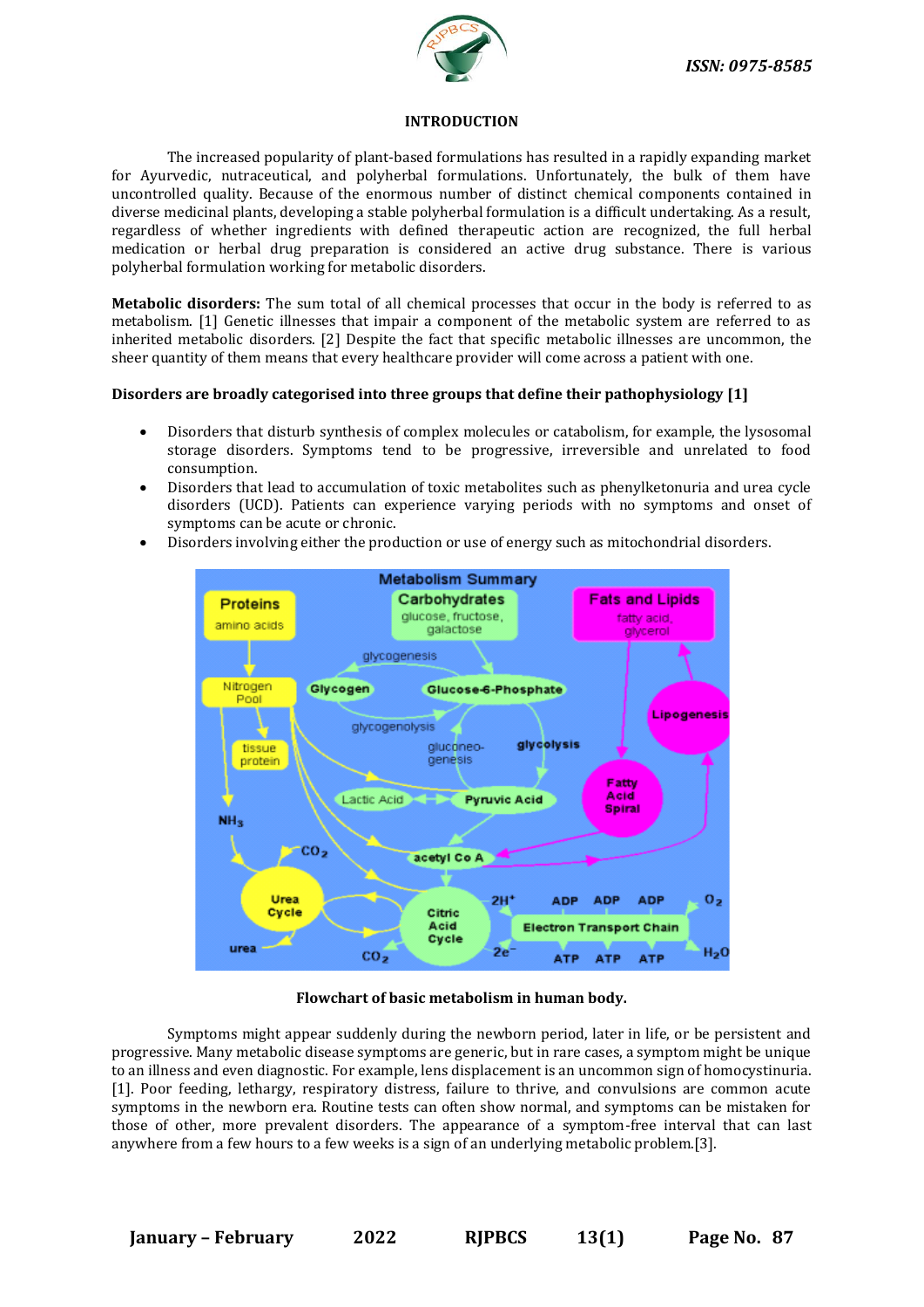

#### **Common Metabolic Disorders**

There are various commonly occurring metabolic disorders given below

- **Diabetes**
- Obesity
- Hypothroidism
- Gout
- Others: Inborn errors of metabolism,Leukodystrophies , Senescenceetc.

### **Polyherbal formulations for Diabetes**

Diabetes mellitus is a offbeat metabolic degenerate characterized by altered carbohydrate, lipid and protein metabolism The management of diabetes mellitus is eventual a global cooling off period and prosperous benefit is as a crowning achievement to be discovered. The latter drugs, including insulin and oral hypoglycemic agents, concern the society sugar on the as search for pot of gold as they are consistently administered and they also act in place of a hole in the wall of more abominated chattels personal.

**Formulation of Polyherbs for diabetes (1)** :Various indigenous herbs and polyherbal preparations have been tried to help with diabetes mellitus. Panda Aparajeyaet. al. formulate the polyherbal preparation for diabetes.

| Sr. no.          | <b>Herbs</b> used        | <b>Parts</b> |
|------------------|--------------------------|--------------|
| 1                | Ferula assa-foetida      | 10           |
| $\boldsymbol{2}$ | Annonasquamosa           | 80           |
| 3                | Zingiberofficinale       | 45           |
| 4                | Gymnemasylvestre         | 40           |
| 5                | Tamarindusindica         | 30           |
| 6                | Azadirachataindica       | 35           |
| 7                | Trigonellafoenum-graecum | 70           |
| 8                | Moringaoleifera          | 45           |
| 9                | Aeglemarmelos            | 50           |
| 10               | Cajanuscajan             | 40           |
| 11               | Cinnamomumtamala         | 55           |

#### **Herbs used : 11 herbs are used to formulate polyherbal formulations :**

**Procedure of formulation:** The fresh leaves/seeds were plucked and separated from the twigs. These were washed clearly, shade-dried, and then ground by a mechanical grinder. The coarse powder was extracted with distilled water using soxhlet at boiling temperature (60∘C–80∘ C) up to 10 h. A dark brown coloured extract was obtained. This dark brown extract was cooled and filtered to remove the residue. The extract was concentrated on rotary evaporator under reduced pressure and then dried to get a powder.

**Formulation of Polyherbs for diabetes (2):** P. Balakrishnaiahet. al used the poly herbal preparation containing aerial parts of Schreberaswietenoides, roots of Barleriamontana and aerial parts of Rotula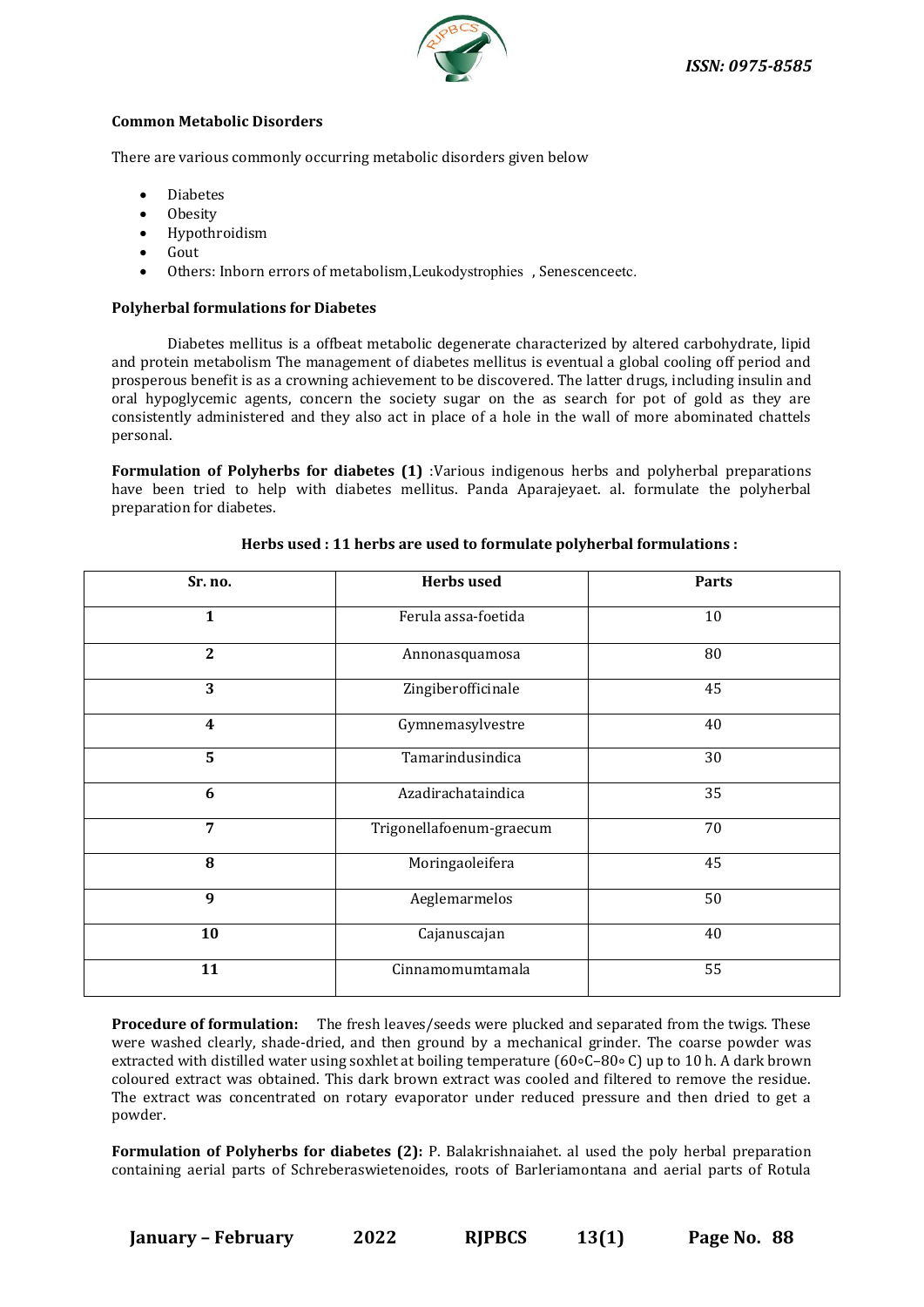

aquatica and tested on albino rats.

Herbs used: Schreberaswietenoides, Barleriamontana, Rotulaaquatica.

Procedure of formul;ation:

- i. Preparation of extracts : Around the winter season, aerial pieces of Schreberaswietenodes, roots of Barleriamontana, and wing parts of Rotulaaquatica were piled from various areas of India. After extraction by all of a soxhlet substance as the bottle methanol, crude forms of the pharmaceuticals were crushed in wilay drill for subjection.
- ii. Preparation of herbal tablets : All of the factual extracts and excipients were run through the British Standard Sieves #120, as previously stated. The specified amounts of Schreberaswietenoides (50 g), Barleria Montana (50 g), and Rotula aquatic (50 g) were carefully weighed with an electronic offset, dissolved in 1 ml of isopropyl liquor, and combined with all of 10 g glucose and 4 g microcrystalline cellulose. The mass was dried for 30 minutes at 500°C. The granules were weighed after the agglomeration was passed over # 40 a second time. The fines, largest slice of the cake density, and extricate of repose were all easily lubricated by the entire of magnesium stearate (3 percent w/w) and pure talc (1 percent w/w) granules. Three bioactive extracts (each 50 mg) were included in poly herbal tablets. A six-station tableting machine crushed round-shaped tablets weighing 500 mg apiece.

**Polyherbal formulation for obesity:** The current scenario predicts a large increase in the global prevalence of lifestyle-related illnesses. Obesity is one of several conditions that may be classed under this umbrella term. Obesity diminishes life expectancy and has a significant negative impact on an individual's health due to fat buildup in the body. Obesity affects 400 million people worldwide, with a BMI of 30 or above. Hormones have a crucial role in the development of obesity, in addition to the imbalance between energy consumption and use.

**Formulation of polyherbals for obesity:** There are several medicinal formulations listed in Ayurveda for the treatment of obesity. One of the most prominent GugguluKalpasutilised for Medoroga is DashangGuggulu (obesity).Kumar Urmale Rajesh et.al. used 10 herbs to design polyherb.

Herbs used :

- i. Purified Guggulu– 9 part.
- ii. Pippali (frt.)  $-1$  part.
- iii. Marich (frt.) 1 part.
- iv. Shunthi (frt.) 1 part.
- v. Haritaki (frt.) 1 part.
- vi. Vibhitaki (frt.) 1 part.
- vii. Amalaki (frt.) 1 part.
- viii. Nagarmotha (frt.) 1 part.
- ix. Vayvidang (frt.)  $-1$  part.
- x. Chitrakmool (rt.) 1 part
- **Procedure of formulation**: Powders of above herbs (number 2 to 10) are added in purified Guggulu and this mixture is pounded in mortar and pestle for properly mixing of all ingredients it should be hammered continuously.

**Polyherbal formulation for hypothyroidism**: Hypothyroidism is a condition in which the thyroid is underactive. Hypothyroidism's most common complications are infertility, weight gain, depression, and chronic fatigue. The AyurvedicSamhita describes an enlargement of the thyroid gland called Galganda, which has symptoms that are similar to hyperthyroidism. Even now, present drugs are incapable of providing relief from such conditions. Ayurveda, on the other hand, includes solutions for both direct and indirect (Anuktavikar) ailments.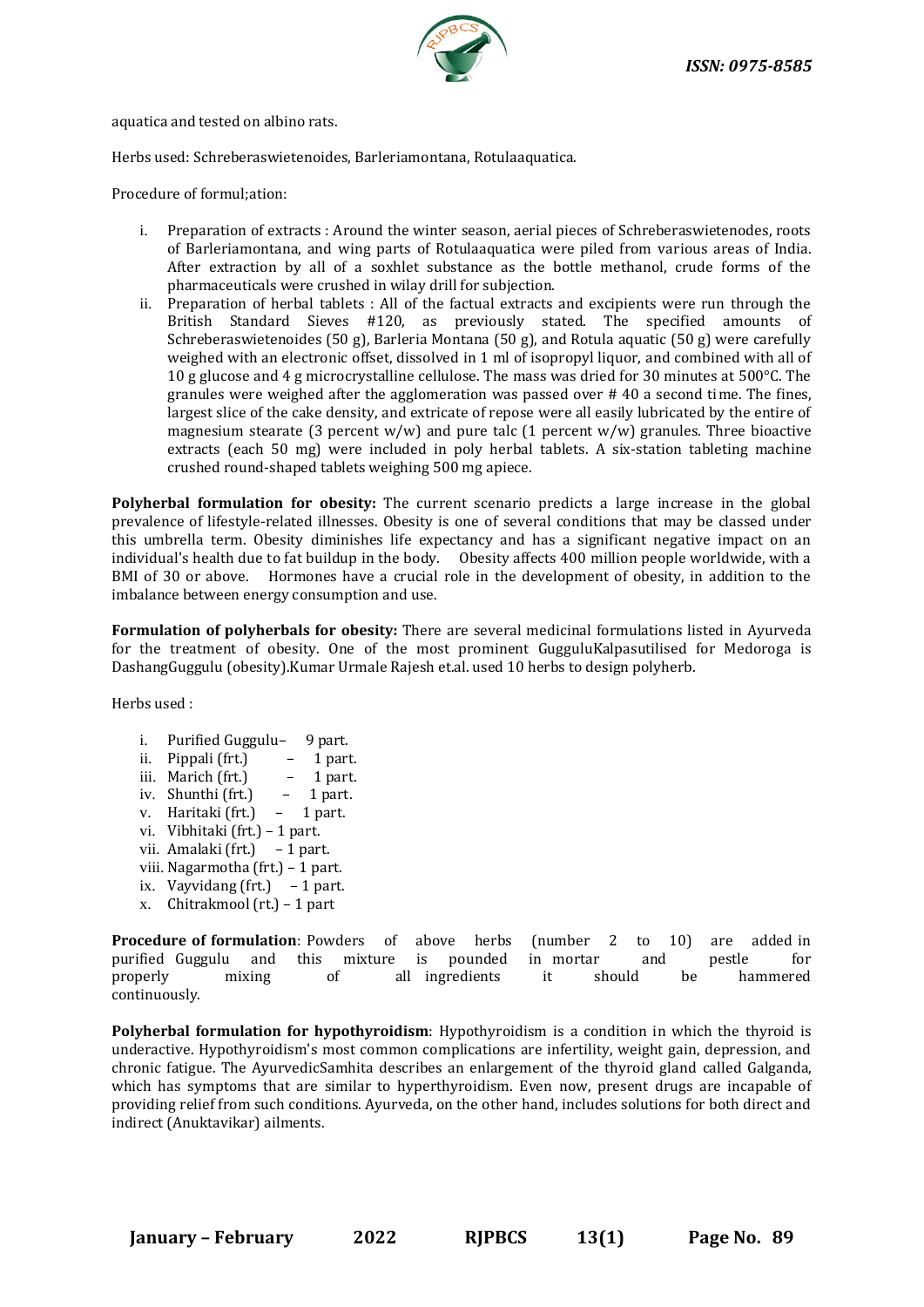

Formulation of polyherbals for hypothyroidism*(a)* :(KantaramJadhav, 2019) formulated polyherbal formulation including herbs Laghumalinivasantvati ,Arogyavardhini vat , Vangabhasma , Abharakbhasma , Kanchanaargugul, Chandraprabhavati andGandhrvaharitaki.[12]

| Sr. no.      | <b>Herbs</b> used     | Dose (in mg) |
|--------------|-----------------------|--------------|
| $\mathbf{1}$ | Laghumalinivasantvati | 200          |
| $\mathbf{2}$ | Arogyavardhinivati    | 200          |
| 3            | Vangabhasma           | 15           |
| 4            | Abharakbhasma         | 15           |
| 5            | Kanchanaargugul       | 250          |
| 6            | Chandraprabhavati     | 250          |
| 7            | Gandhrvaharitaki      | 500          |

**Procedure of formulation:** The first three herbs (sr, 1,2,3) is given as capsule and other three herbs (sr.4,5,6 ) also given as capsule and the 7 herb given as raw powder .

**Formulation of polyherbals for hypothyroidism** *(b)* : (Ghaywate B. Ravindra 2020) formulated polyherbal formulation containing several drugs.[13][14][15][16][17]

- **I. Kanchanarguggulu:**ContainingKanchanar (bauhinia variegate) bark, ginger, black pepper, long pepper, Haritaki, bibhitaki, amlaki (the combination of triphala), Varuna (crataevanurvala bark), cardamom, cinnamon, and Guggulu resin in equal amounts. It has Vat, KaphagnProperty.MandGuna of Kapha, Shit Guna of Vata Can Tackles with KanchanarGuggulu
- **II. Vaishwanarchurna** :Saindhavalavana (Rock salt), Yamani (Trachyspermumammi), Ajamoda (Trachyspermumroxburghianum) Nagara Ginger (Zingiberofficinalis), Haritaki (TerminaliachebulaJatharagniMandya and Dhatwagnimandya in Strotas Causing Vata, KaphaVrudhi. Vaishwanar Churn having Agniwardhak Property as well as Vatanuloman Property.
- **III. Punarnavasavam** : Sonth (ZingiberOfficinale) Pippali (Piper Longum) Kali Mirch (Black Pepper) (Piper Nigrum) Haritaki (TerminaliaChebula) Bibhitaki (TerminaliaBellirica), Amla (EmblicaOfficinalis), Daruhaldi (BerberisAristata), Gokshura (TribulusTerrestris), Brihati root(SolanumIndicum), Kantakari (SolanumXanthocarpum), Vasaka roots (AdhatodaVasica), Eranda (Castor Oil Plant) RicinusCommunis, Kutki (PicrorhizaKurroa), Gajpippali (ScindapsusOfficinalis), Punarnava (BoerhaviaDiffusa), Neem(AzadirachtaIndica), Guduchi (TinosporaCordifolia), Muli (RaphanusSativus), Dhamasa (FagoniaCretica), Patol (Pointed gourd leaves), TrichosanthesDioica, Dhataki (WoodfordiaFruticos), Draksha(VitisVinifera) Misri (Crystallized Sugar), SaccharumOfficinarum,Shahad (Honey). Pharmacological Action of PunarnavasavamPunarnavasavam Ingredients

haveAntiinflammatory Properties, so it helps to reduce inflammation. It also has diuretic action, which helps to reduce edema and swelling due to heart, liver or kidney diseases.Punarnava as Name Suggests it Regenerate the Tissue, Cells.

**Polyherbal formulation for Gout:** Gout is a form of arthritis in an individual accompanied with symptoms like severe pain, stiffness, and swelling of one or more joints. Factors that influence rates of gout are many like drinking alcohol, being overweight, drinking soda, becoming dehydrated, the weather, poorly fitting shoes, medical treatments, and many more. The root cause of this condition mainly we can say is the disorder of purine metabolism.

**Formulation of polyherbals for Gout:** Yasmeen Shamsiet .al. formulated drugs for gout containing:Suranjan (Colchicum luteum), Elva (Aloe barbadensis), Qurtum (Carthamustinctorius),